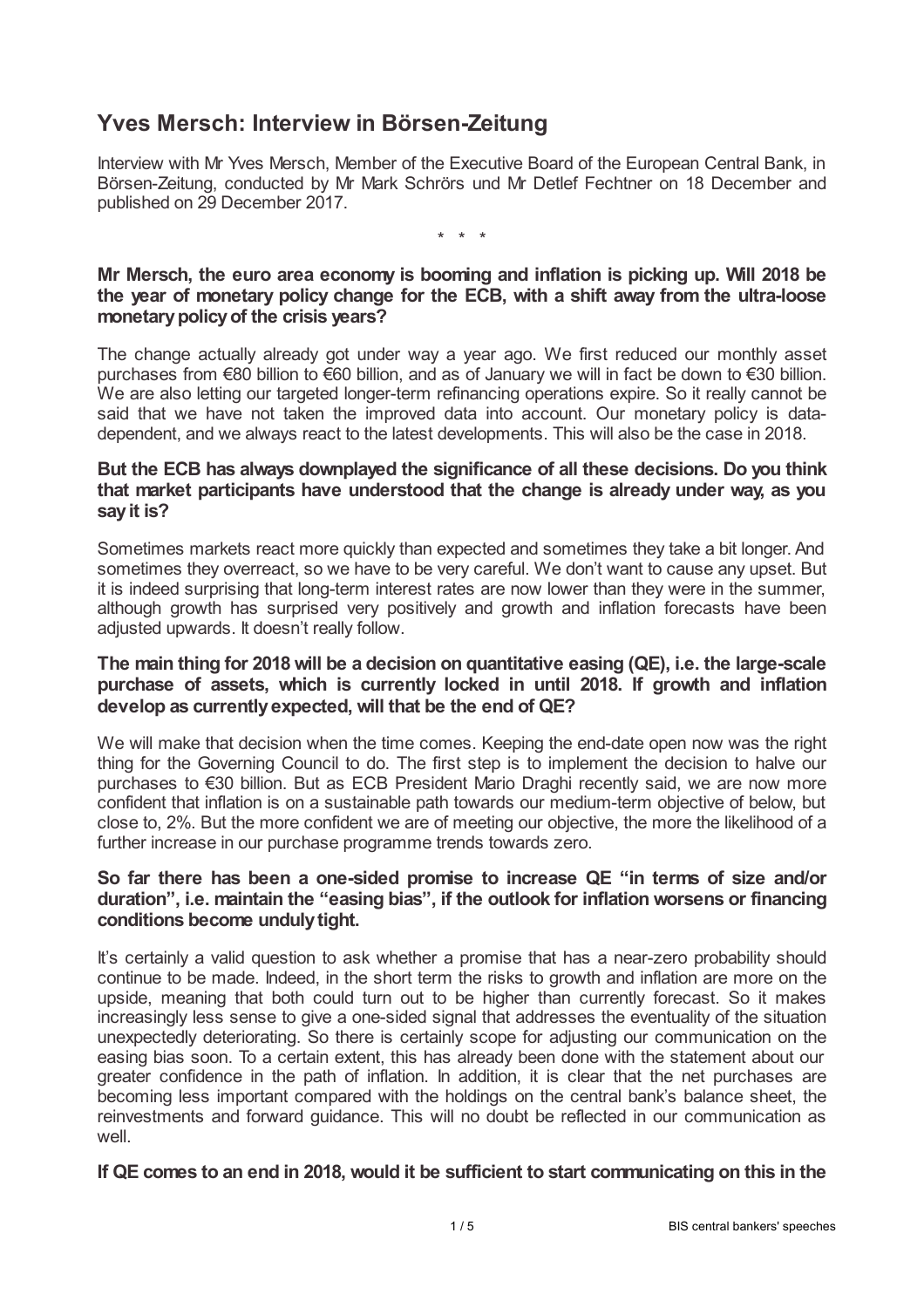#### **summer, or would preparations have to start earlier?**

It shouldn't be left until the very last minute – the markets should be prepared in a proactive and ongoing way. This is important so that we avoid false expectations and short-term market turbulence. It would certainly be appropriate to take a position on this point before summer 2018.

## **Would there need to be a gradual winding-down from €30 billion, a "tapering", or could the ECB drop to zero in one step?**

We haven't yet gone through the various options in the Governing Council. The expert committees will also need to be involved in the preparations. Our aim is not to cause an unnecessary stir in the markets, and we will stick to this position.

## **The markets were recently hoping for more information about how the reduction to €30 billion would be distributed between the individual purchase programmes. Doesn't the Governing Council need to provide more guidance on this?**

We will continue to purchase mainly public sector bonds, and the rest will be invested in private sector instruments. Corporate sector purchases will probably account for a slightly larger share, as we won't necessarily reduce these purchases proportionally. But the exact composition of the €30 billion will depend on the situation in the market. We need a certain amount of flexibility, because market conditions can change quickly.

#### **Is the ECB still in control of affairs, especially now that self-imposed purchase limits are becoming increasinglyrelevant?**

We are able to conduct our asset purchase programme. The important thing here is that we want to remain market-neutral. And we shouldn't overdo the discussion on the composition of the €30 billion. Including reinvestments, we will still be buying securities for more than €50 billion in some months. The question of whether we invest, say,  $\epsilon$ 1 billion more or less in corporate bonds is not decisive.

#### **To what extent have the Governing Council's discussions been affected by the Steinhoff issue – that is, losses resulting from the purchase of bonds issued by the beleaguered furniture retailer – especially given that Council members hold very different views on corporate sector asset purchases?**

The Steinhoff case hasn't resulted in any discussion in the Governing Council about changing the asset purchase programme. We have certain rules regarding the suitability of individual instruments. We don't blindly buy 100% of a given bond, we watch the market constantly. The important thing for me is that we don't take on excessive risk. We also keep a constant eye on our risk management framework and adjust it if we see a need to do so.

# **The Governing Council doesn't want to consider raising interest rates until "well" after the end of net QE purchases, which is known as "sequencing". This follows the example of the Federal Reserve in the United States. But the Federal Reserve never had negative rates. Doesn't at least the negative deposit facility rate need to be scrapped more quickly?**

The slightly negative interest rates support our asset purchase programme. If we had not had them, we might have needed to buy greater volumes to achieve the same effects. But the net purchases are becoming increasingly less significant. And the sequencing is something that the markets have understood very well. So we need to move step by step towards a normalisation of our monetary policy, we shouldn't rush it.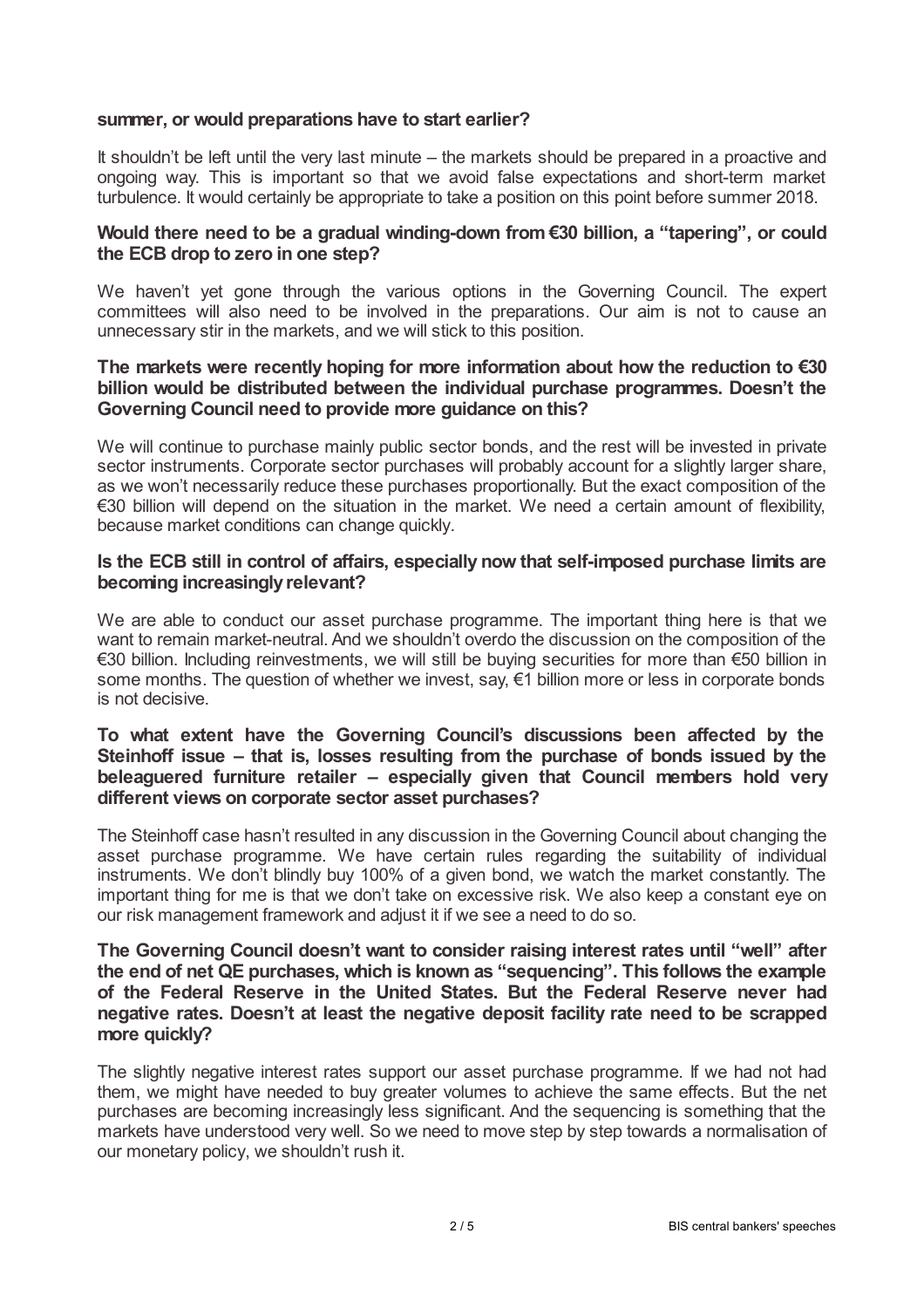# **But isn't the negative rate a special case?**

There are very different views about negative interest rates. We haven't seen any excessive distortions so far, and the advantages predominate. But this does not lead me to conclude that we should hang on to negative rates for a long time to come. Can you imagine that a whole generation is growing up without knowing what it means to gain interest on money? There is a risk of the savings culture being undermined, and we need to keep a close eye on this. The bottom line is that we need to approach the normalisation of our monetary policy carefully and gradually. But we also need to be very careful that we do not act too tentatively and too late and end up falling "behind the curve".

### **How much do you worry that the ECB would have hardly any ammunition left with which to counter a future downturn?**

We are always saying that fiscal policy should build up buffers in good times. But that is also true for monetary policy. If a central bank were to run out of ways to react to a recession, that would be worrying. This too demonstrates that the current level of interest rates is certainly not the normal state of affairs.

#### In the United States the first interest rate rise came 14 months after the end of QE. In the **case of the ECB, that would mean that if QE were to end in September 2018, the first rate increase would be in November 2019. Some market participants are even reckoning with 2020. Do you feel comfortable with such expectations?**

We do not follow the example of others. Our actions are determined solely by the requirements of the euro area. 2019 and 2020 are a long way off; nobody can make reliable predictions that far ahead. I can only advise against tying oneself down so far in advance. That could damage credibility.

#### **But the forward guidance on interest rates goes in that direction.**

Forward guidance at some point reaches its limits. That has to be acknowledged. It was a useful additional tool in a specific context. But once we start heading back towards normality, forward guidance should not be expanded, it should be scaled back. We shouldn't limit our room for manoeuvre indefinitely.

#### **Are banks, businesses and governments sufficiently prepared for a future interest rate turnaround?**

There have always been people who believe in Father Christmas and who think that everything will continue as it is. Those who don't prepare themselves for increases in interest rates will ultimately be at a disadvantage. Even changes in the purchase programmes will affect the yield curve. But it's not the ECB's task to guarantee that the curve will always remain so flat. We, the ECB, via monetary policy normalisation, should pay heed to moving our focus from long-term interest rates back to the short end. The more a central bank concentrates on the long term, the closer it gets to redistribution – this is worrying from the perspective of economic governance ("Ordnungspolitik").

#### **Who has the most catching-up to do – banks, business or governments?**

Some countries need to do much more to solve the problem of non-performing loans, the NPLs. Other countries are still taking on too much new debt, and others meanwhile have not built up any fiscal buffers at all. It must be clear to everyone that we don't conduct monetary policy for individual economic actors, but for the whole of the euro area economy.

#### **Bundesbank President Jens Weidmann is concerned that the ECB will face ever greater**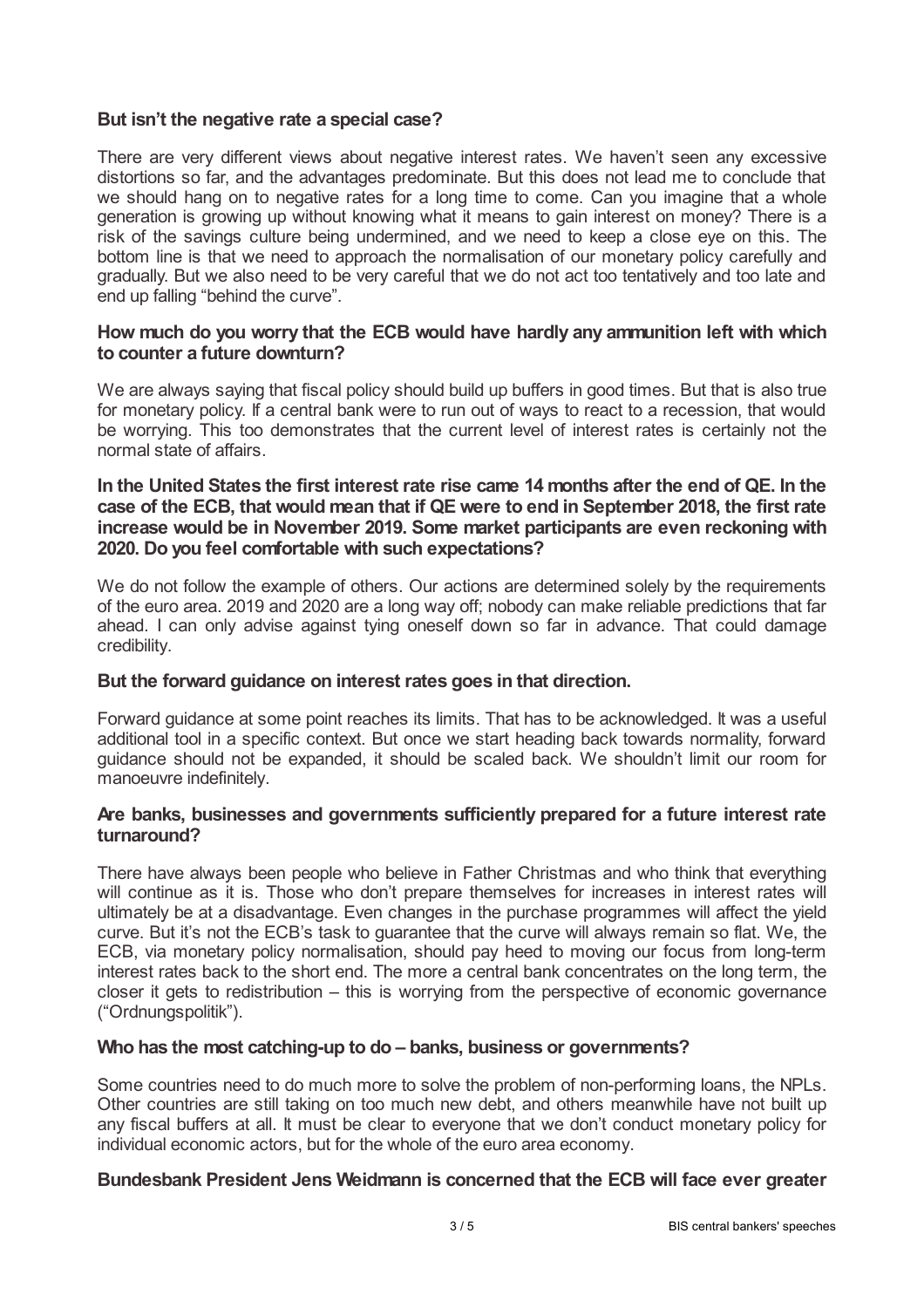# **political pressure.**

Of course, some countries are more resistant to reform than others. But we've also seen that countries which hadn't undertaken reforms for a very long time were, in the end, able to do the necessary. Consider the reforms in France under President Emmanuel Macron. Such reforms are certainly more convincing for markets than merely making proposals on creating a European "debt union".

# **Concerning NPLs, the ECB's banking supervisors want to be stricter, but are encountering a lot of political opposition within the EU. Are the euro area countries unwilling after all to address the problems of their banks?**

The NPL problem has to be solved, no doubt about that. But you have to distinguish between substance and form. We supervise the banks, but are not the regulator. The relevant institutions, within their competences, must address the problems in a timely and determined manner. Despite all the criticism of the form no-one should hide behind it and wait for the problem to resolve itself.

# **Could you imagine banking supervision being separated from the ECB sometime, as is being demanded particularlyin Germany?**

I can imagine a lot of things. But I'm not convinced that the previous German model was better. Personally, I am very strongly convinced that monetary policy needs access and proximity to the supervisory authority in order to fulfil its mandate. There is no ideal model for this proximity. I'm not convinced by the argument that supervision would function better outside the ECB.

#### **The ECB was also criticised for pushing for a change to its statute in order to obtain more effective control over clearing houses. Was that a mistake?**

No. A stronger role for the ECB in the oversight of central counterparties is quite clearly a monetary policy responsibility. I fail to understand those insinuating that we are expanding our mandate. Monetary policy has to deal with those entities where liquidity is collected and pooled. If we didn't take care of this, we would be recklessly negligent of our mandate.

# **Howconcerned are you about the rising value of Bitcoin? Is it a risk to financial stability?**

First of all, Bitcoin turnover is between €250 and €350 billion. The volume is therefore comparatively low. That's why Bitcoin trading is not at present an issue for monetary policy. Regarding the increase in price, we are seeing speculative hype that might be a cause for concern. But of course individual investors are free to gamble. However, if something goes wrong, they should not come to us and say we should have outlawed it and protected them from themselves. Second, there are now banks which hold positions in Bitcoin. It is a matter for the supervisors to judge how big the risks are. Third, and what concerns me most, is when financial market infrastructures such as stock exchanges enter this business. That poses a major threat to financial stability.

#### **So you don't think much of Bitcoin futures and other recent developments?**

If these transactions are kept separate from others, it's a secondary matter who wins and who loses. However, if all the participants in these financial centres are jointly liable, that can create difficulties, for instance, for banks or the whole system. And if the banking system gets into trouble, there will again be demands for support from the ECB. I would say from the outset: we shouldn't do this.

#### **Do you think that private cryptocurrencies could become a real alternative to central bank money?**